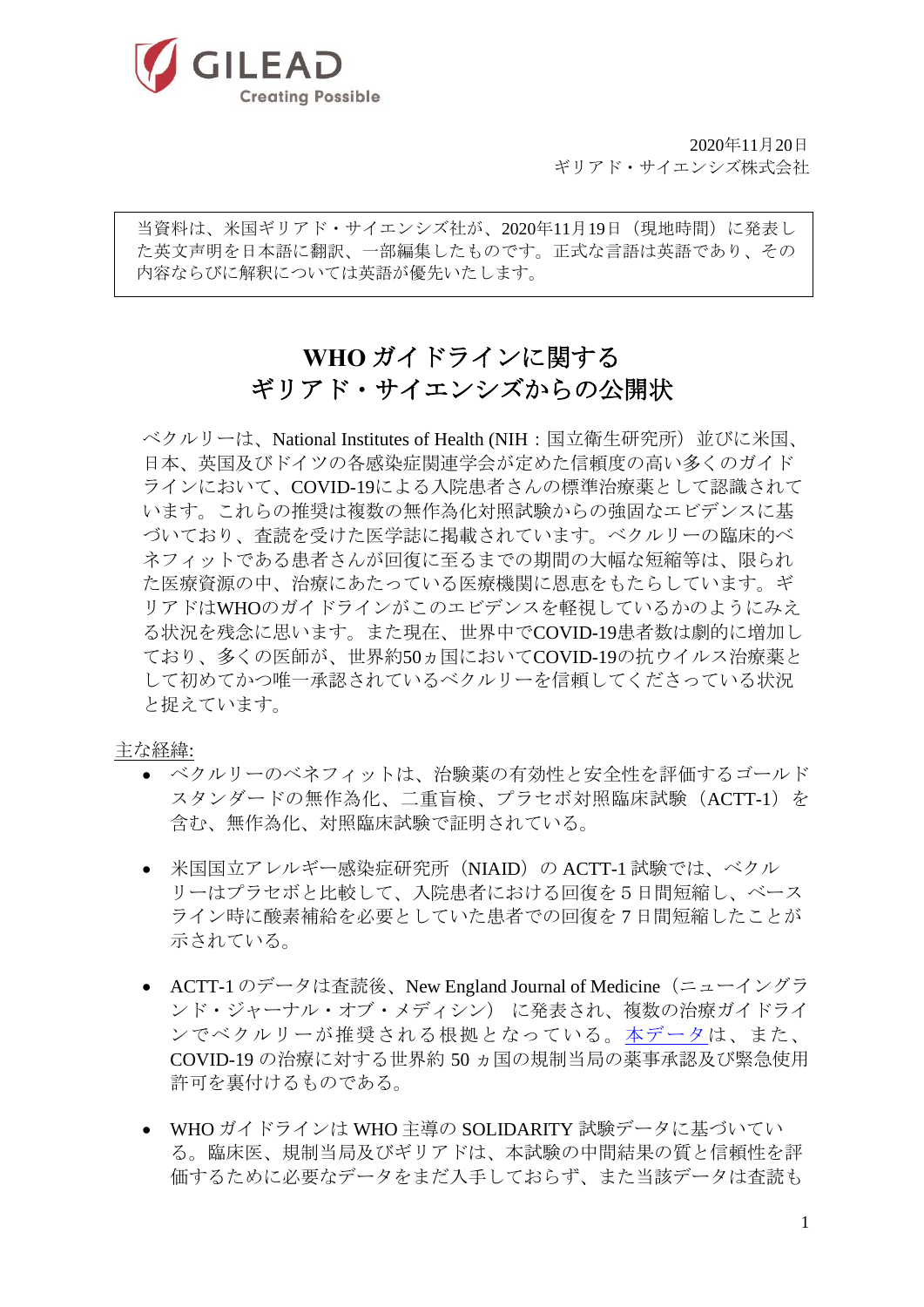受けていない。これまでに発表された結果は、NIAID 試験及びギリアド社の 非盲検試験から得られたより強固なエビデンスと一致していない。

● ベクルリーは抗ウイルス薬として、COVID-19 の原因ウイルスである SARS CoV-2 を強力に阻害し、体内で複製するウイルスの能力を低下させる。ベク ルリーと抗炎症薬の併用は、 COVID-19 患者さんの転帰を向上させる可能性 があることから、現在研究が進められている。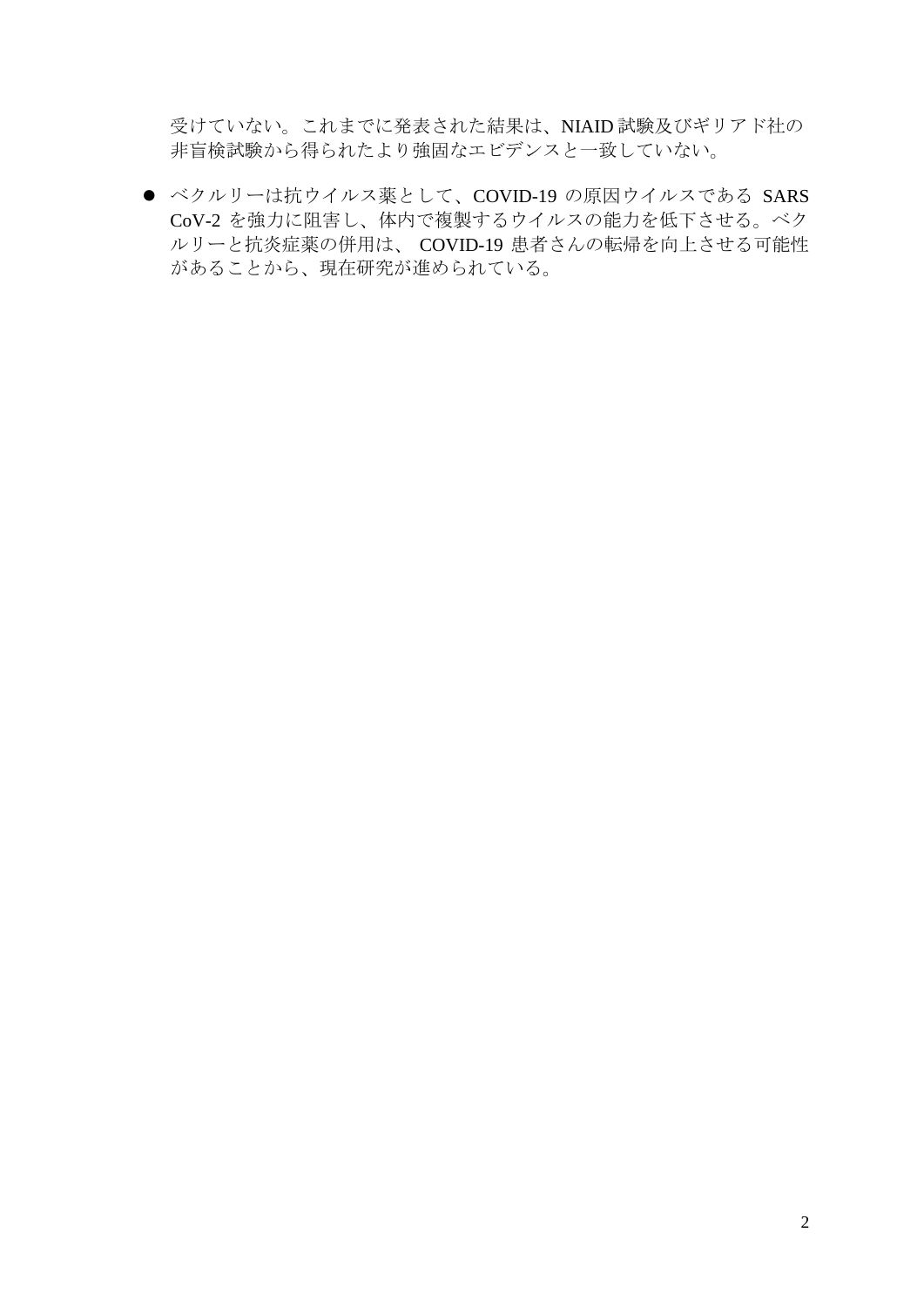## *U.S. Important Safety Information*

## *Contraindication*

• *Veklury is contraindicated in patients with a history of clinically significant hypersensitivity reactions to Veklury or any of its components.* 

## *Warnings and precautions*

- *Hypersensitivity, including infusion-related and anaphylactic reactions: Hypersensitivity, including infusion-related and anaphylactic reactions, has been observed during and following administration of Veklury. Monitor patients under close medical supervision for hypersensitivity reactions during and following administration of Veklury. Symptoms may include hypotension, hypertension, tachycardia, bradycardia, hypoxia, fever, dyspnea, wheezing, angioedema, rash, nausea, diaphoresis, and shivering. Slower infusion rates (maximum infusion time ≤120 minutes) can potentially prevent these reactions. If a severe infusion-related hypersensitivity reaction occurs, immediately discontinue Veklury and initiate appropriate treatment (see Contraindications).*
- *Increased risk of transaminase elevations: Transaminase elevations have been observed in healthy volunteers and in patients with COVID-19 who received Veklury; these elevations have also been reported as a clinical feature of COVID-19. Perform hepatic laboratory testing in all patients (see Dosage and administration). Consider discontinuing Veklury if ALT levels increase to >10x ULN. Discontinue Veklury if ALT elevation is accompanied by signs or symptoms of liver inflammation.*
- *Risk of reduced antiviral activity when coadministered with chloroquine or hydroxychloroquine: Coadministration of Veklury with chloroquine phosphate or hydroxychloroquine sulfate is not recommended due to antagonism observed in cell culture, which may lead to a decrease in antiviral activity of Veklury.*

#### *Adverse reactions*

- *The most common adverse reaction (≥5% all grades) was nausea.*
- *The most common lab abnormalities (* $\geq$ *5% all grades) were increases in ALT and AST.*

#### *Drug interactions*

• *Drug interaction trials of Veklury and other concomitant medications have not been conducted in humans.* 

#### *Dosage and administration*

- *Dosage: For adults and pediatric patients ≥12 years old and weighing ≥40 kg: 200 mg on Day 1, followed by once-daily maintenance doses of 100 mg from Day 2 administered only via intravenous infusion over 30 to 120 minutes.*
- *Treatment duration: For patients not requiring invasive mechanical ventilation and/or extracorporeal membrane oxygenation (ECMO): 5 days; may be extended up to 5 additional days (10 days total) if clinical improvement is not observed. For patients requiring invasive mechanical ventilation and/or ECMO: 10 days.*